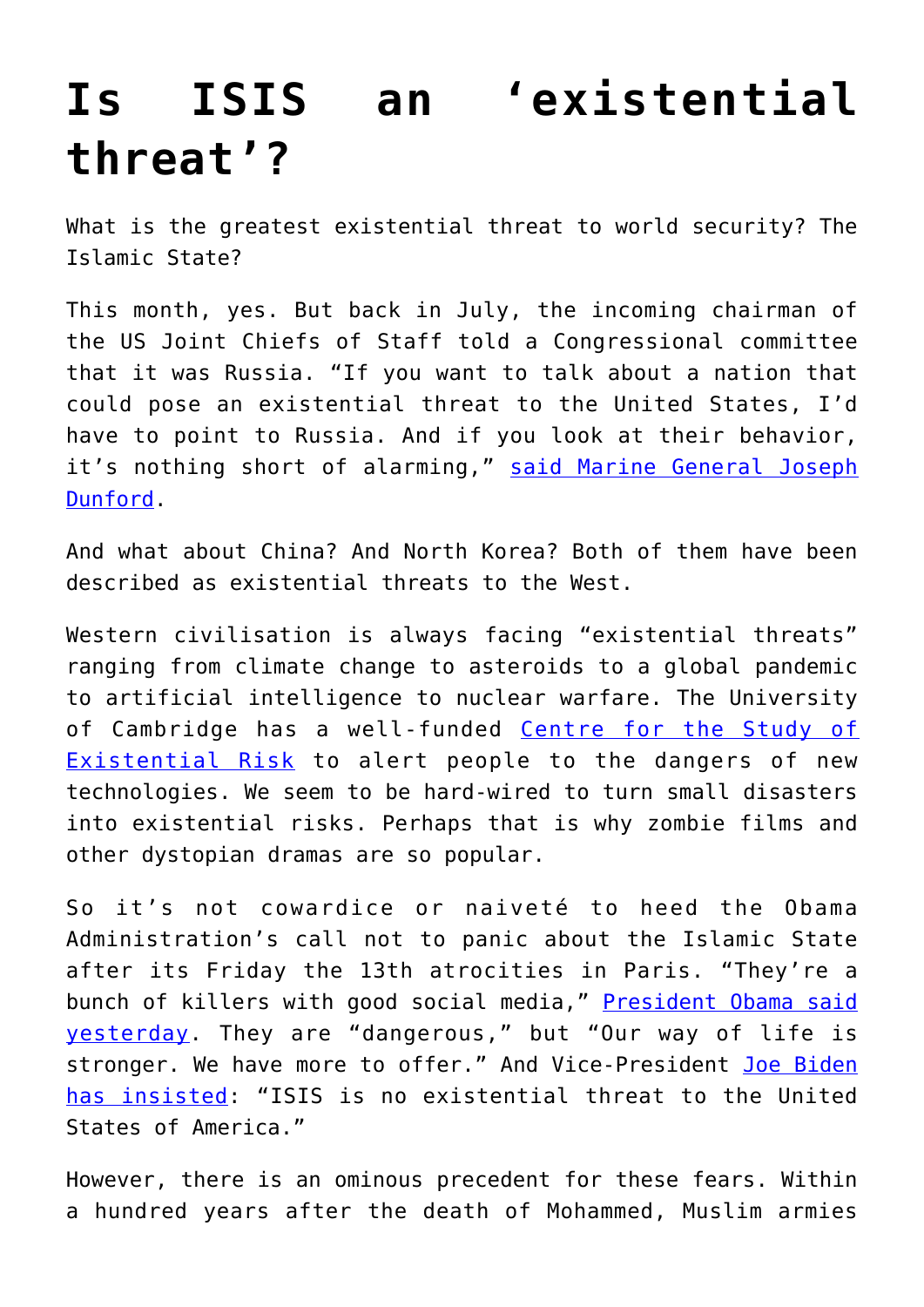overran the Middle East, North Africa and Spain, obliterating Christianity from countries where it had flourished for centuries. It took 700 years for a resurgent Christian kingdoms to expel Islam from Spain. That left a scar on the Western psyche which still aches.

Could this happen again?

Not everyone agrees with Obama's assessment. [John Lloyd,](http://blogs.reuters.com/great-debate/2015/11/18/islamic-state-has-become-a-existential-threat-to-the-west/) an eminent journalism academic at the University of Oxford, recently wrote: "This, I think, adds up to war: and an existential threat. A threat to our existence, our way of life." He quotes the former head of British armed forces from 2010 to 2013, General David Richards. Earlier this year he declared that the threat *is* existential and "that we need to approach this issue of Muslim extremism as we might approach World War II back in the 1930s."

France's best-known philosopher, Bernard-Henri Lévy, also seems to think so. In a recent newspaper column he backed up the French President's call for war on Islamic terrorists. A war, says Lévy in passionate rhetoric reminiscent of the early days of World War I, waged "without truce or mercy".

*Dare to utter the terrible word "war," a word that the democracies try to push out of the range of hearing, beyond the bounds of their imagination, their symbolic system, and their reality. This aversion to war is their mission, their distinguishing trait, and their crowning glory, but it is also their weakness.*

Lévy wants Western countries to support air strikes with boots on the ground and suggests that to think otherwise is evasive and cowardly:

*What is it about this war that the America of Barack Obama, at least for the moment, seems not to really want to win? I do not know the answer. But I know where the key lies. And I*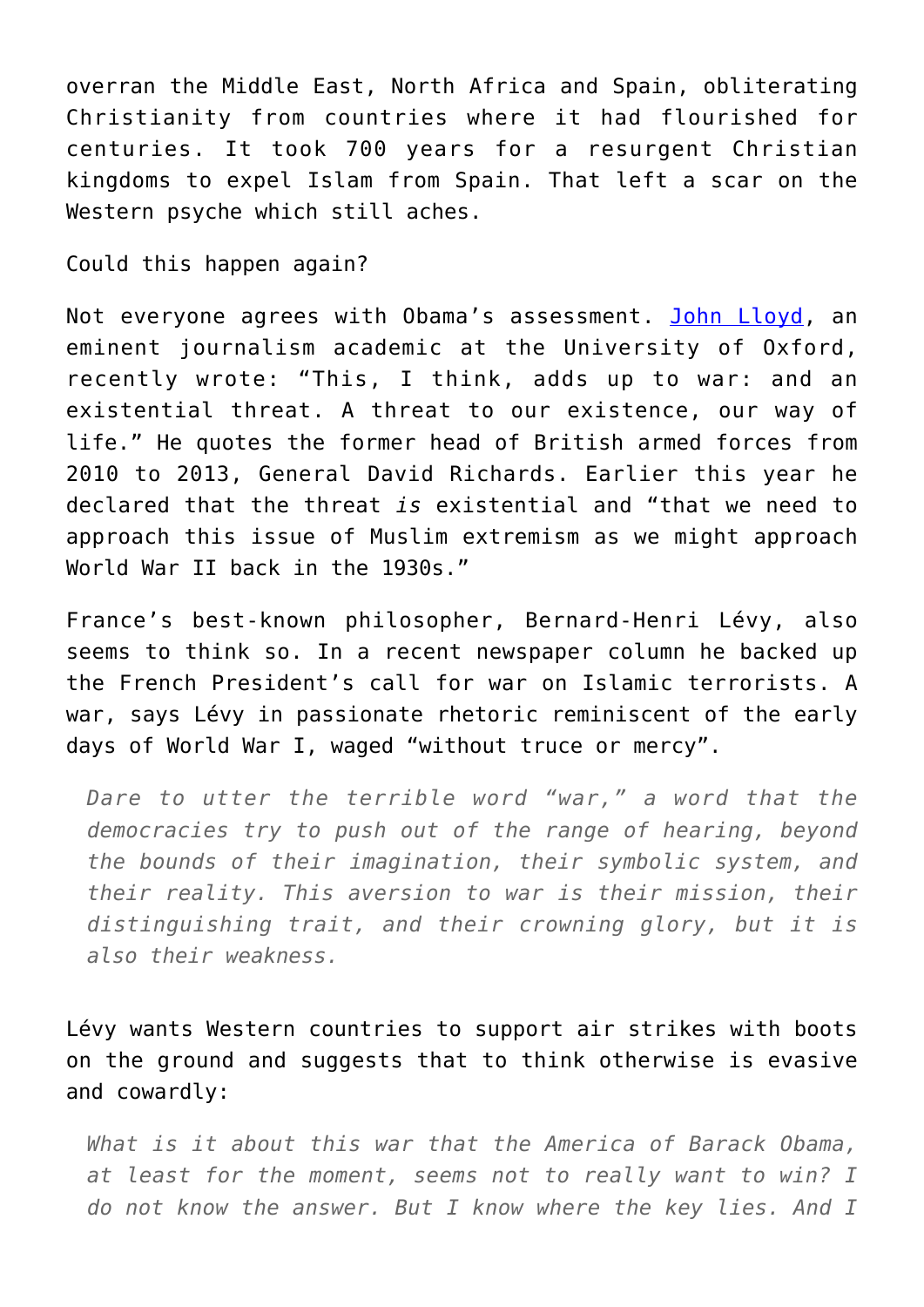*know the alternative to using the key: No boots on their ground means more blood on ours.*

If we are not going to give into panic and name-calling, we need to distinguish the three wars implied in this these doomladen words.

**The war in the Middle East**. There ISIS is a serious threat to the sovereignty of Iraq and Syria, where it already controls significant areas. [Lebanon is also at risk.](https://theconversation.com/islamic-states-beirut-attack-has-exposed-lebanons-perilous-fragility-50671) ISIS has already begun a campaign against the only country in the Middle East with a substantial Christian minority. If its army were to sweep through, the Mediterranean would turn red with the blood of Christians and Shias.

What is needed to win this war is not so much military might as subtle diplomacy to secure the cooperation of Turkey, Russia, Iraq, the Kurds, Assad's Syria, Iran, Hezbollah, Israel, the Arab states, the United States, France and other Western nations. But the more atrocities ISIS commits in other countries, the more motivated the diplomats will become. The Islamic State can be crushed, although it will almost certainly survive as a terrorist network.

The greatest danger is that it might get its hands on weapons of mass destruction. This is possible, but if Saddam Hussein failed to obtain them with all the resources at his disposal, will ISIS?

**The war of terror**. Western Europe has experience in controlling terrorists. Through a combination of diplomacy and force by the United Kingdom, the IRA is no longer a threat. Spain has crushed ETA, Italy the Red Brigades, Germany the Baader-Meinhof Group, France the OAS. The United States, another target for ISIS, has to expect some terrorist acts, but it's impossible to imagine that American security agencies will fail to eventually uproot and destroy terror networks.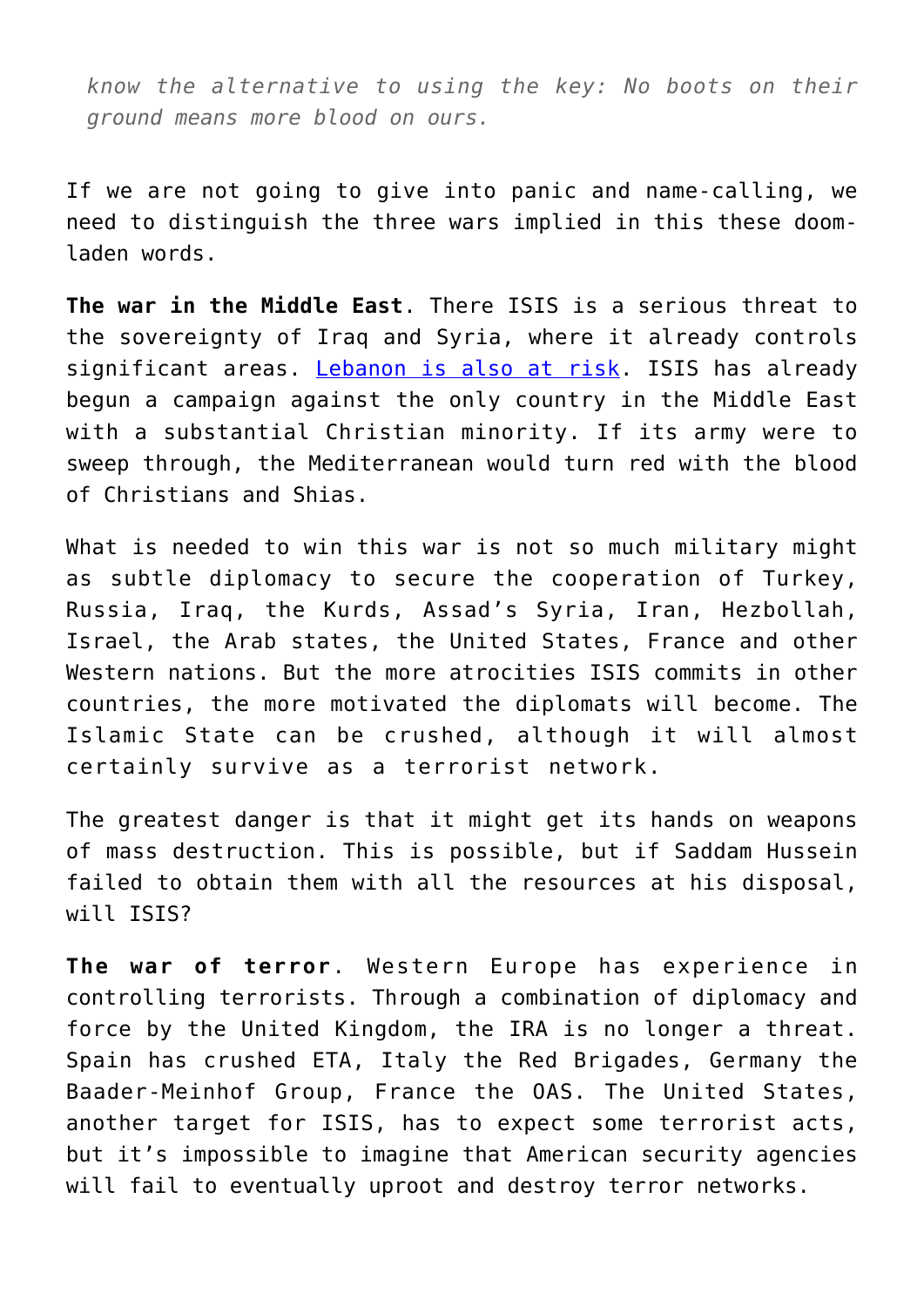**The long-term war of ideologies**. Again, it's impossible to imagine that Western Europe will suddenly convert to Islam, let alone the repulsive sect represented by the Islamic state. Violence and extremism will attract some young Muslims – and even some young converts – but most people will be repelled.

On the contrary, the immediate danger to political freedom is that democratic governments will resort to oppressive schemes like the one proposed by US presidential candidate [Donald](http://www.nytimes.com/2015/11/21/us/politics/donald-trump-sets-off-a-furor-with-call-to-register-muslims-in-the-us.html?_r=0) [Trump](http://www.nytimes.com/2015/11/21/us/politics/donald-trump-sets-off-a-furor-with-call-to-register-muslims-in-the-us.html?_r=0), to register all Muslims. [Lévy suggested](http://www.theglobeandmail.com/globe-debate/thinking-the-unthinkable-this-is-war/article27284617/) internment camps, like those set up in World War II Britain for Fascists and German sympathisers.

But the barbaric attacks in Paris do expose a serious weakness in the Western response. Politicians everywhere denounced them – but as an assault on "our way of life": shopping, sport, dining out, concerts, the whole package of Western freedom to enjoy a consumer society. "What would our country be without its cafes, concerts, sport events, museums?" President Hollande said, urging his countrymen to return to their bistros. "Our duty is to get on with our lives."

But is entertainment all that the West has to offer?

Once upon a time, to be "Western" implied a commitment to transcendent values. For those who have remained loyal to Christianity and Judaism, it meant faith in their religious values and democracy and freedom. For the Enlightenment legatees of that tradition, it meant just democracy and freedom. But for both it meant a commitment to defend and die for a cause bigger than the self.

The contemporary West, however, is far more self-centred and sceptical. The most powerful social movements are campaigns to live out one's own sexuality and choose one's own death. It's hard to think of anything more self-absorbed. Intellectually, there is a loss of faith in the austere and commanding power of truth.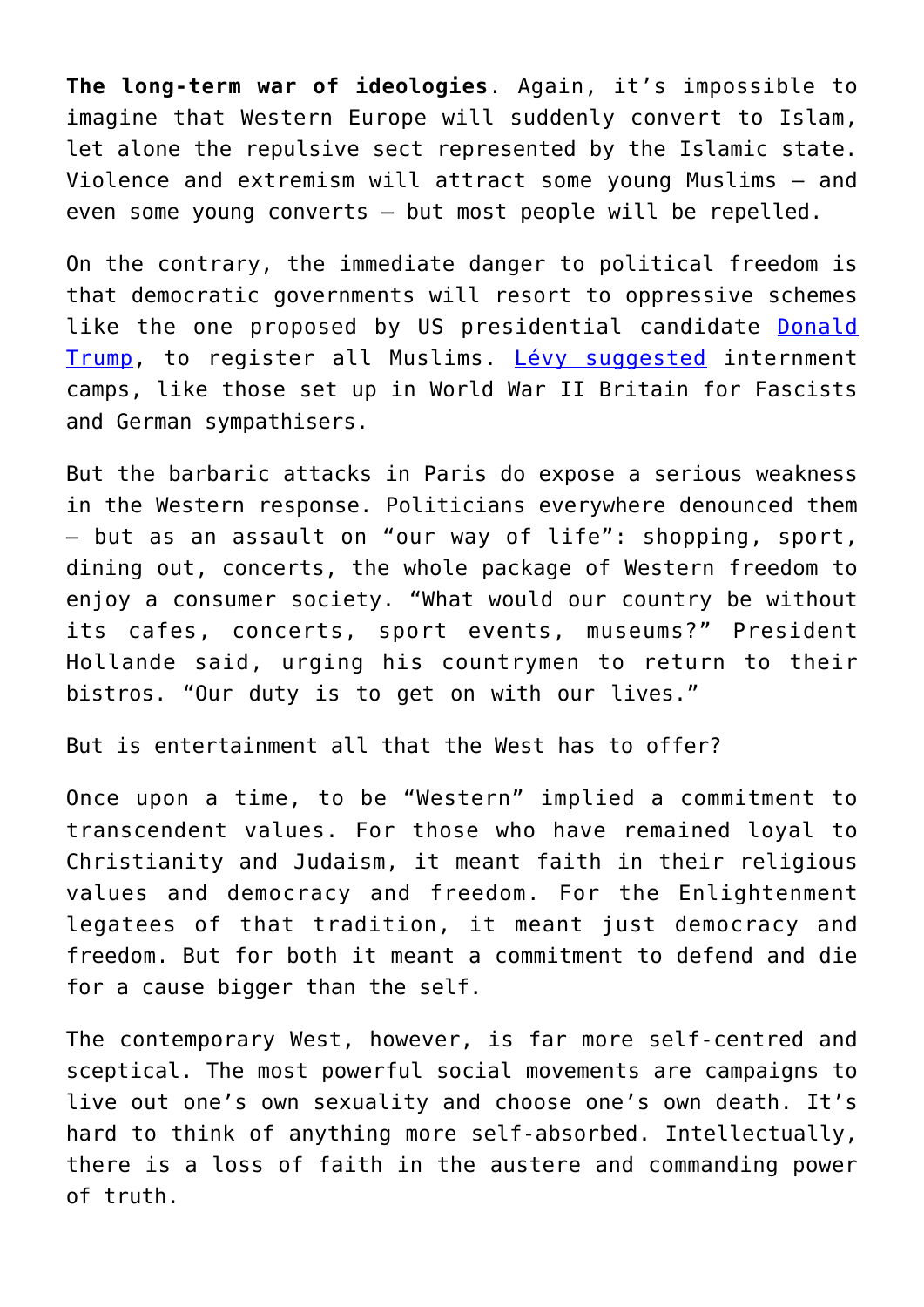While the Islamic State is unlikely to topple governments and establish a caliphate in Paris any time soon, this intellectual vacuum will eventually be filled by some transcendent belief. It could possibly be Islam; it could be a resurgent Christianity; it could be an as-yet unknown toxic ideology.

But one thing is sure. People are not going to die for the right to eat in their favourite bistros.

*This [article](http://www.mercatornet.com/articles/view/is-isis-an-existential-threat/17224) by* Michael Cook *was originally published on MercatorNet.com under a Creative Commons License. If you enjoyed this article, visit MercatorNet.com for more. ?The views expressed by the author and MercatorNet.com are not necessarily endorsed by this organization and are simply provided as food for thought from Intellectual Takeout.*??

What is the greatest existential threat to world security? The Islamic State?

This month, yes. But back in July, the incoming chairman of the US Joint Chiefs of Staff told a Congressional committee that it was Russia. "If you want to talk about a nation that could pose an existential threat to the United States, I'd have to point to Russia. And if you look at their behavior, it's nothing short of alarming," [said Marine General Joseph](http://www.reuters.com/article/2015/07/09/us-usa-defense-generaldunsmore-idUSKCN0PJ28S20150709#woJ6q2ilcK7soX5V.97) [Dunford](http://www.reuters.com/article/2015/07/09/us-usa-defense-generaldunsmore-idUSKCN0PJ28S20150709#woJ6q2ilcK7soX5V.97).

And what about China? And North Korea? Both of them have been described as existential threats to the West.

Western civilisation is always facing "existential threats" ranging from climate change to asteroids to a global pandemic to artificial intelligence to nuclear warfare. The University of Cambridge has a well-funded [Centre for the Study of](http://cser.org/about/our-mission/) [Existential Risk](http://cser.org/about/our-mission/) to alert people to the dangers of new technologies. We seem to be hard-wired to turn small disasters into existential risks. Perhaps that is why zombie films and other dystopian dramas are so popular.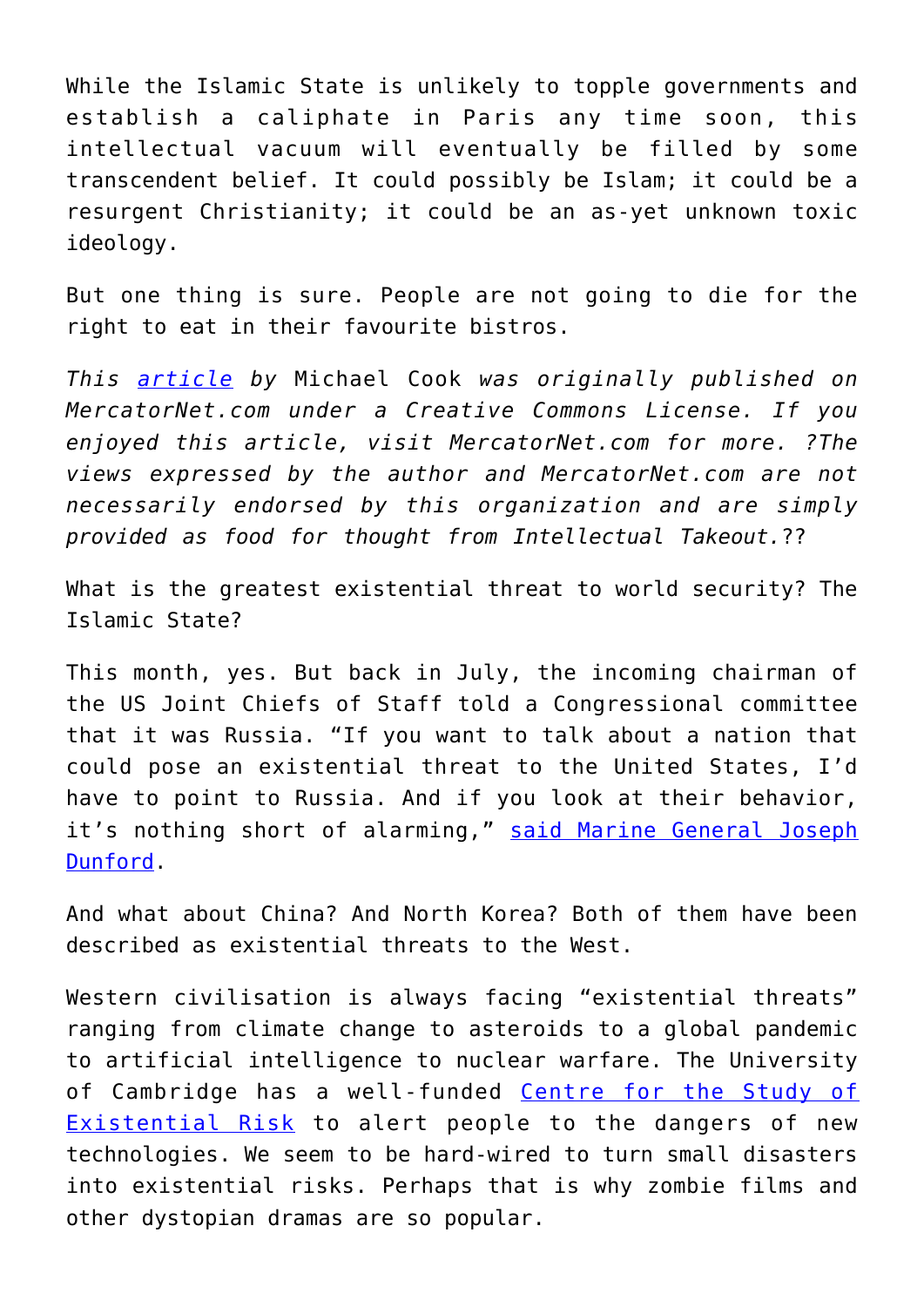So it's not cowardice or naiveté to heed the Obama Administration's call not to panic about the Islamic State after its Friday the 13th atrocities in Paris. "They're a bunch of killers with good social media," [President Obama said](http://www.politico.com/story/2015/11/obama-isil-terrorism-fear-216130) [yesterday](http://www.politico.com/story/2015/11/obama-isil-terrorism-fear-216130). They are "dangerous," but "Our way of life is stronger. We have more to offer." And Vice-President [Joe Biden](https://www.facebook.com/CBSDFW/videos/1101448999878235/) [has insisted](https://www.facebook.com/CBSDFW/videos/1101448999878235/): "ISIS is no existential threat to the United States of America."

However, there is an ominous precedent for these fears. Within a hundred years after the death of Mohammed, Muslim armies overran the Middle East, North Africa and Spain, obliterating Christianity from countries where it had flourished for centuries. It took 700 years for a resurgent Christian kingdoms to expel Islam from Spain. That left a scar on the Western psyche which still aches.

Could this happen again?

Not everyone agrees with Obama's assessment. [John Lloyd,](http://blogs.reuters.com/great-debate/2015/11/18/islamic-state-has-become-a-existential-threat-to-the-west/) an eminent journalism academic at the University of Oxford, recently wrote: "This, I think, adds up to war: and an existential threat. A threat to our existence, our way of life." He quotes the former head of British armed forces from 2010 to 2013, General David Richards. Earlier this year he declared that the threat *is* existential and "that we need to approach this issue of Muslim extremism as we might approach World War II back in the 1930s."

France's best-known philosopher, Bernard-Henri Lévy, also seems to think so. In a recent newspaper column he backed up the French President's call for war on Islamic terrorists. A war, says Lévy in passionate rhetoric reminiscent of the early days of World War I, waged "without truce or mercy".

*Dare to utter the terrible word "war," a word that the democracies try to push out of the range of hearing, beyond the bounds of their imagination, their symbolic system, and*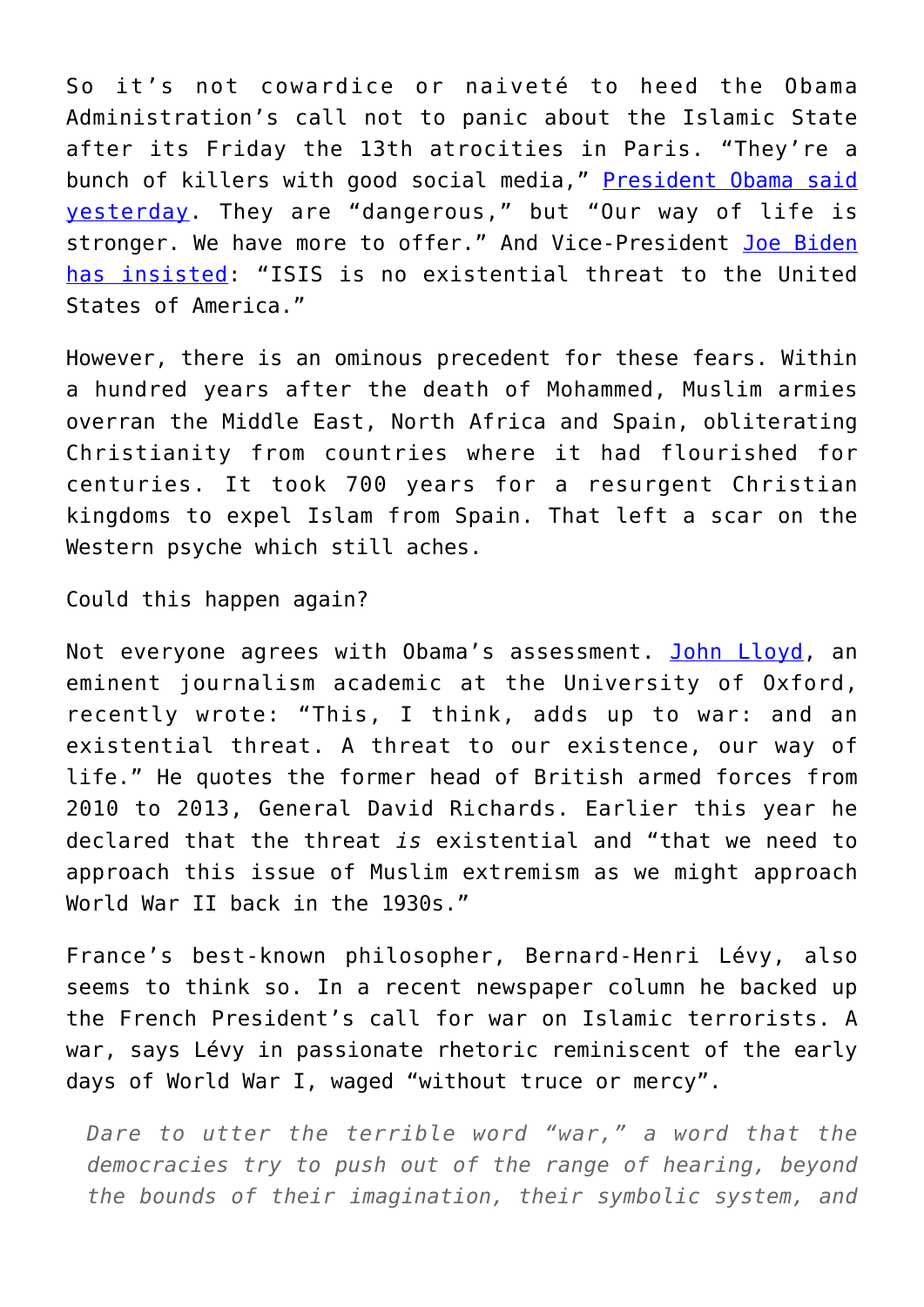*their reality. This aversion to war is their mission, their distinguishing trait, and their crowning glory, but it is also their weakness.*

Lévy wants Western countries to support air strikes with boots on the ground and suggests that to think otherwise is evasive and cowardly:

*What is it about this war that the America of Barack Obama, at least for the moment, seems not to really want to win? I do not know the answer. But I know where the key lies. And I know the alternative to using the key: No boots on their ground means more blood on ours.*

If we are not going to give into panic and name-calling, we need to distinguish the three wars implied in this these doomladen words.

**The war in the Middle East**. There ISIS is a serious threat to the sovereignty of Iraq and Syria, where it already controls significant areas. [Lebanon is also at risk.](https://theconversation.com/islamic-states-beirut-attack-has-exposed-lebanons-perilous-fragility-50671) ISIS has already begun a campaign against the only country in the Middle East with a substantial Christian minority. If its army were to sweep through, the Mediterranean would turn red with the blood of Christians and Shias.

What is needed to win this war is not so much military might as subtle diplomacy to secure the cooperation of Turkey, Russia, Iraq, the Kurds, Assad's Syria, Iran, Hezbollah, Israel, the Arab states, the United States, France and other Western nations. But the more atrocities ISIS commits in other countries, the more motivated the diplomats will become. The Islamic State can be crushed, although it will almost certainly survive as a terrorist network.

The greatest danger is that it might get its hands on weapons of mass destruction. This is possible, but if Saddam Hussein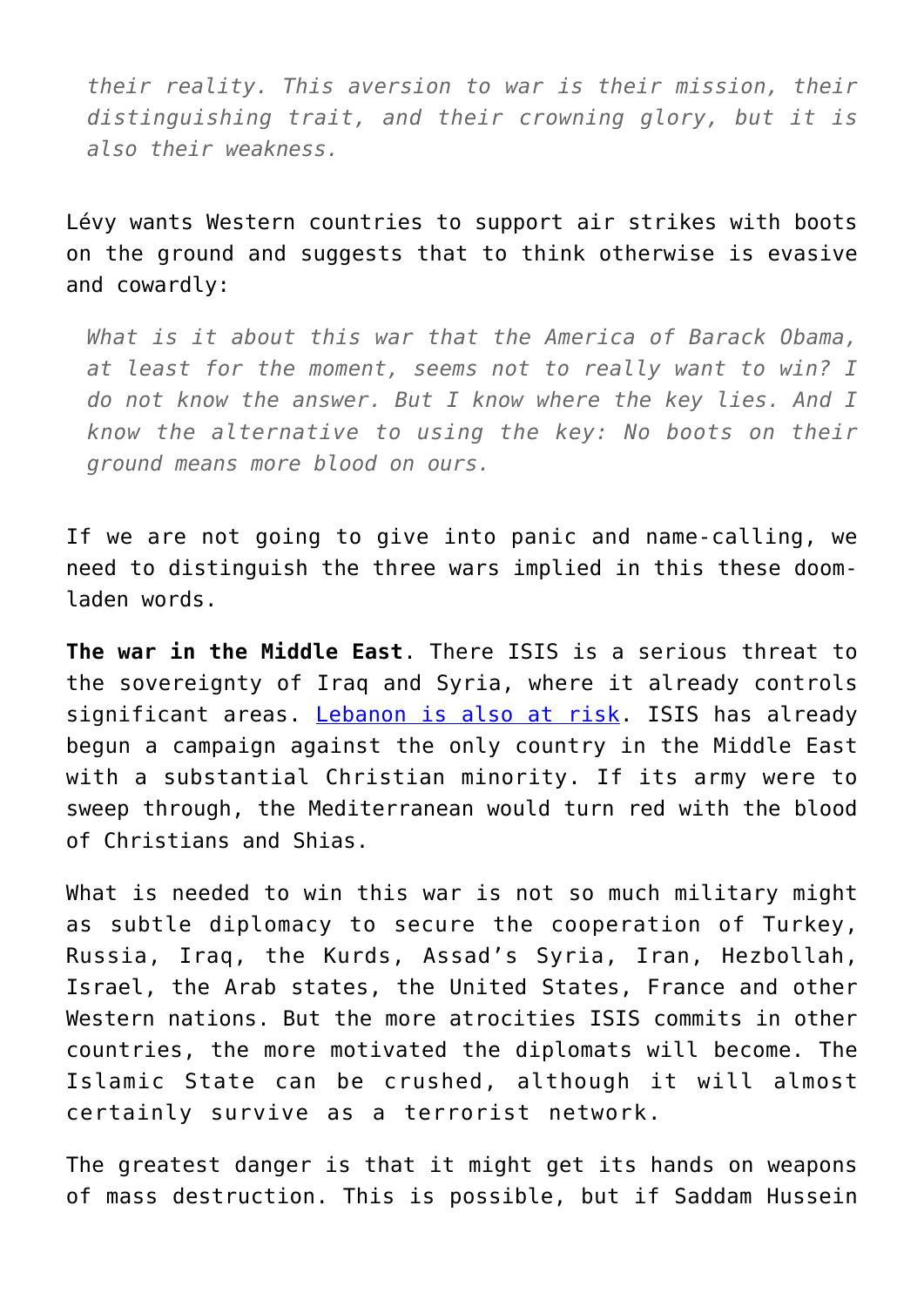failed to obtain them with all the resources at his disposal, will ISIS?

**The war of terror**. Western Europe has experience in controlling terrorists. Through a combination of diplomacy and force by the United Kingdom, the IRA is no longer a threat. Spain has crushed ETA, Italy the Red Brigades, Germany the Baader-Meinhof Group, France the OAS. The United States, another target for ISIS, has to expect some terrorist acts, but it's impossible to imagine that American security agencies will fail to eventually uproot and destroy terror networks.

**The long-term war of ideologies**. Again, it's impossible to imagine that Western Europe will suddenly convert to Islam, let alone the repulsive sect represented by the Islamic state. Violence and extremism will attract some young Muslims – and even some young converts – but most people will be repelled.

On the contrary, the immediate danger to political freedom is that democratic governments will resort to oppressive schemes like the one proposed by US presidential candidate [Donald](http://www.nytimes.com/2015/11/21/us/politics/donald-trump-sets-off-a-furor-with-call-to-register-muslims-in-the-us.html?_r=0) [Trump](http://www.nytimes.com/2015/11/21/us/politics/donald-trump-sets-off-a-furor-with-call-to-register-muslims-in-the-us.html?_r=0), to register all Muslims. [Lévy suggested](http://www.theglobeandmail.com/globe-debate/thinking-the-unthinkable-this-is-war/article27284617/) internment camps, like those set up in World War II Britain for Fascists and German sympathisers.

But the barbaric attacks in Paris do expose a serious weakness in the Western response. Politicians everywhere denounced them – but as an assault on "our way of life": shopping, sport, dining out, concerts, the whole package of Western freedom to enjoy a consumer society. "What would our country be without its cafes, concerts, sport events, museums?" President Hollande said, urging his countrymen to return to their bistros. "Our duty is to get on with our lives."

But is entertainment all that the West has to offer?

Once upon a time, to be "Western" implied a commitment to transcendent values. For those who have remained loyal to Christianity and Judaism, it meant faith in their religious